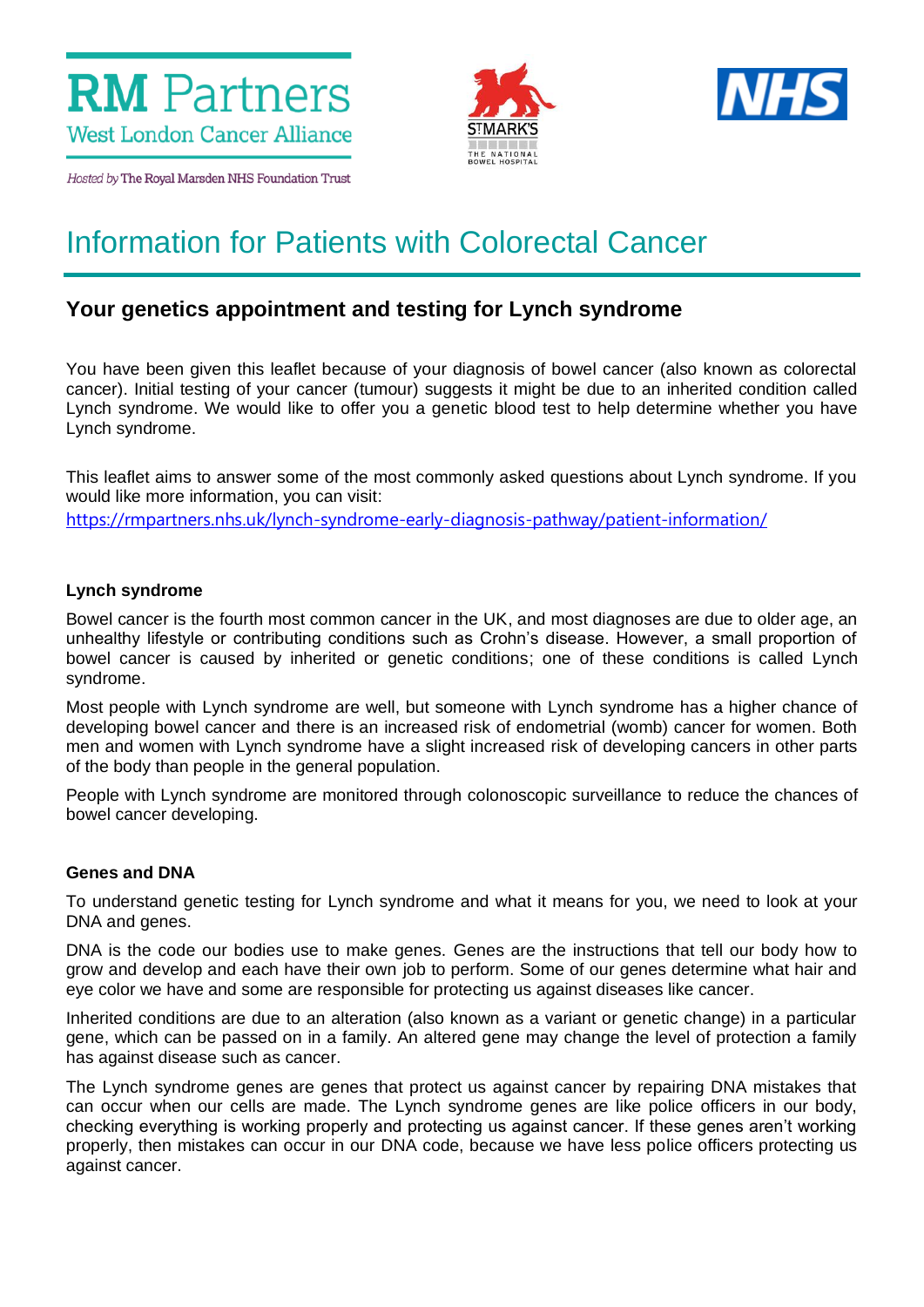#### **Inheritance pattern**

When we are conceived, we inherit 2 copies of every gene, 1 copy from our mother and 1 copy from our father. If one of our parents has Lynch syndrome, at the point of conception, they have a 50% chance of passing on their altered copy and 50% chance of passing on their unaltered copy. If a person inherits the altered copy, they will have Lynch syndrome, this is also known as an autosomal dominant inheritance pattern. This also means a person with Lynch syndrome has a 50% chance of passing on their altered gene each time they have a child.



 *Figure created by North East Thames Regional Cancer Genetics Service*

#### **Genetic testing**

Genetic testing for Lynch syndrome will involve having a blood test. DNA will be extracted from your blood to look for gene alterations (variants or genetic changes) that cause disease or increase your risk of developing a disease. This testing takes approximately 3 months to complete.

Genetic testing for Lynch syndrome helps us to understand you and your family's risk of developing cancer in the future. Positive test results will also help medical professionals understand the treatments you may require. There are many therapies available such as immunotherapy that can help to tailor your personal care.

Having genetic testing is optional. Your decision will not affect the standard of care you receive. However, knowing you have Lynch syndrome will give you and your family access to personalised treatments, advice and tailored surveillance programs. It will also enable testing of other family members to ensure they are kept safe and reduce the chance of further cancers developing in the family.